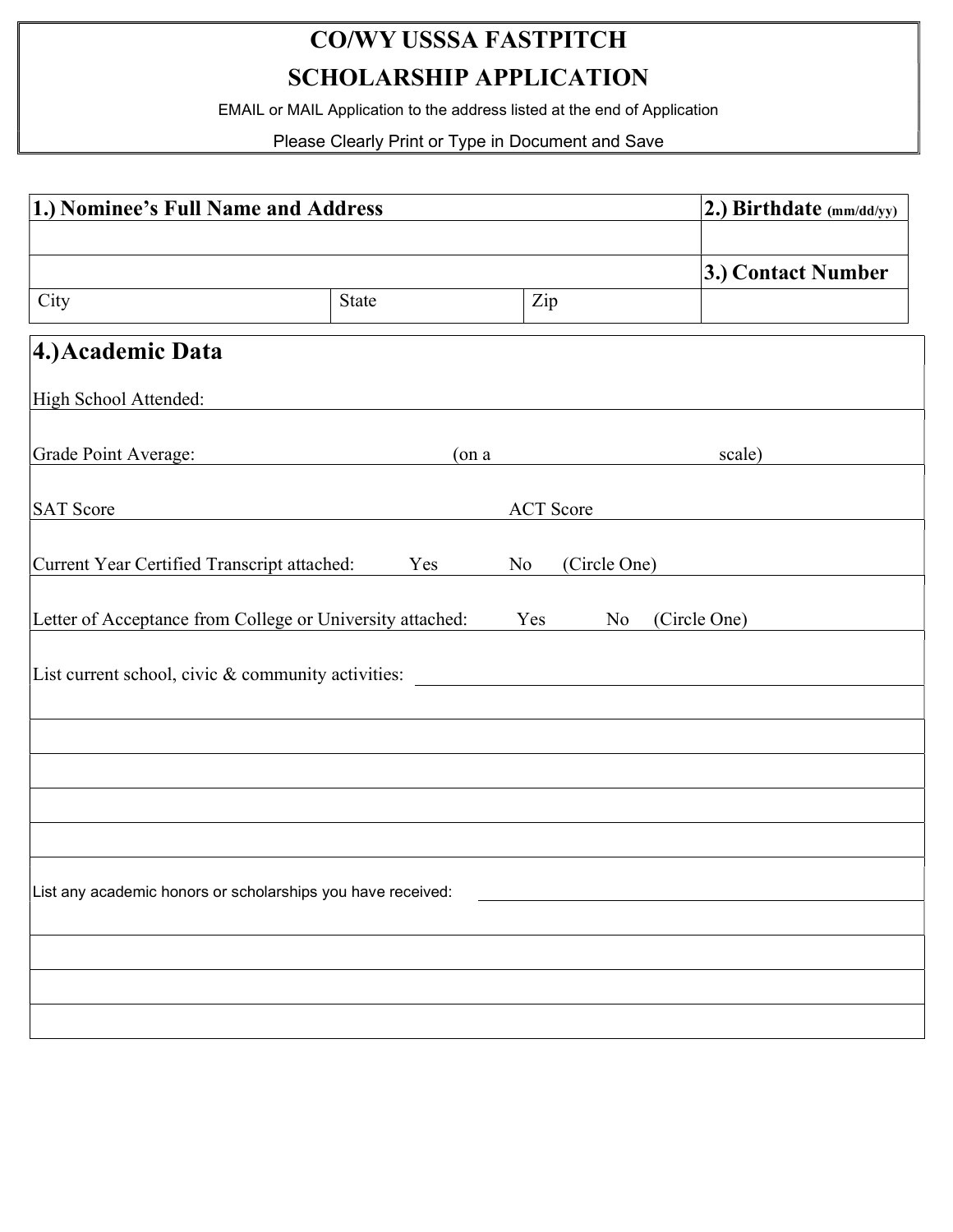## CO/WY USSSA FASTPITCH SCHOLARSHIP APPLICATION

EMAIL or MAIL Application to the address listed at the end of Application

Please Clearly Print or Type in Document and Save

#### 5.) USSSA History Data

List your complete USSSA Youth History Profile Below:

6.) Describe your greatest thrill while competing in the USSSA Youth Program